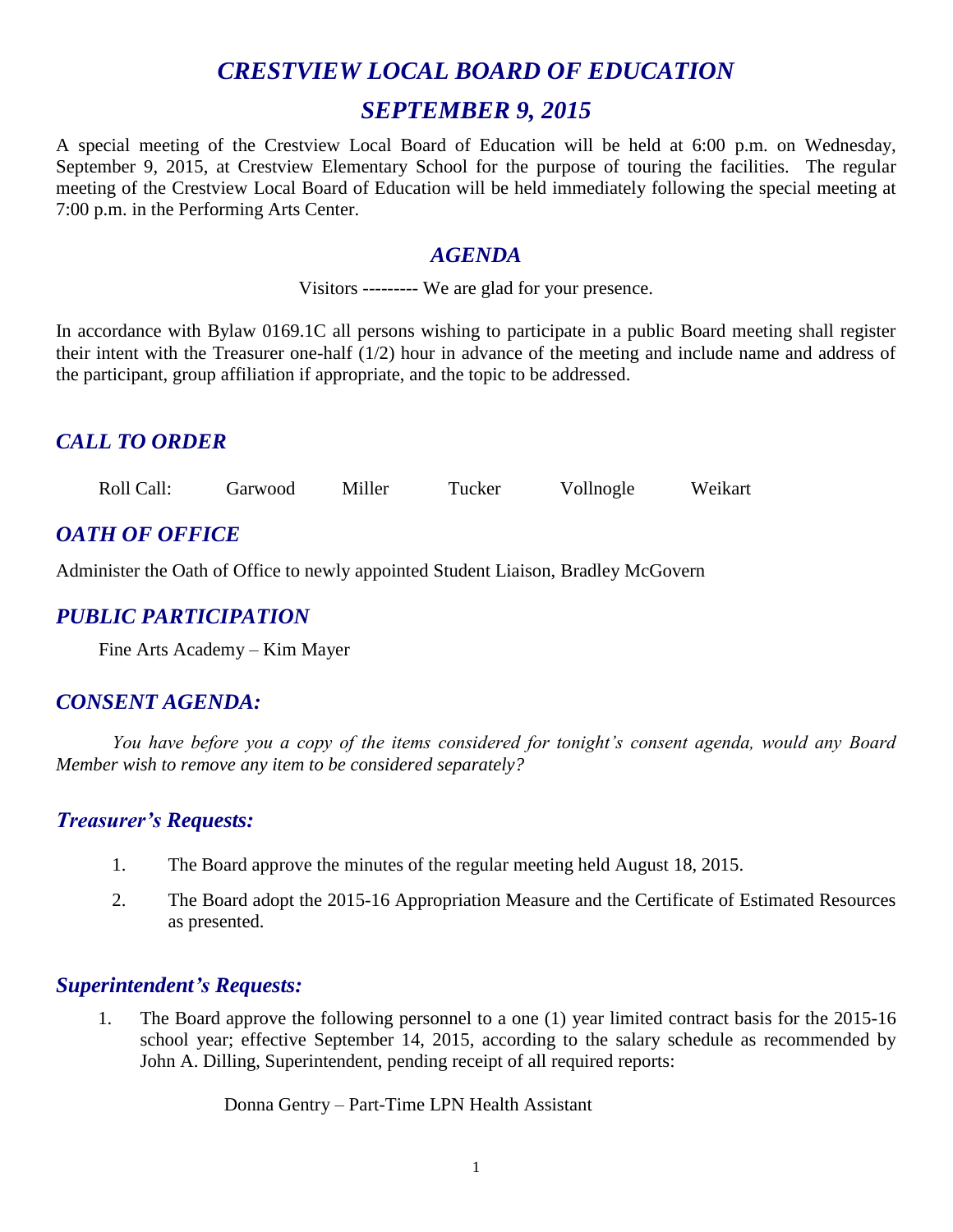2. The Board award the following licensed personnel a supplemental contract to serve as Resident Educator Mentors for up to fifty (50) hours of service mentoring new teachers at \$17.00 per hour for the 2015-16 school year.

| Kimberly Gilbert | Herman Miller  | Laura Nappi |
|------------------|----------------|-------------|
| Ann Hall         | Kathryn Vrabel |             |

3. The Board approve placement of the following licensed personnel on a higher teacher pay scale effective beginning of the 2015-16 school year; official transcripts are on file:

> Gregory Woolman – Bachelors+ Scott Mealy – Masters Kimberly Gilbert – Masters $_{+}$

4. The Board grant supplemental contracts to the following licensed personnel for the 2015-2016 as per salary schedule for the assignment designated; all required reports are on file:

> Jill Colaneri – CHS Spirit Club Advisor Ann Hall - CHS Junior Class Advisor Sarah Valingo – CHS Student Council Advisor

5. The Board approve the following as non-paid volunteers for the 2015-16 school year; all required reports are on file:

> Margo Mongillo – Volunteer CHS Volleyball Libero Tracker Keith Drewnoski – Volunteer CHS Football Coach

- 6. The Board approves bus routes and stops for the 2015-16 school year and to authorize the Superintendent and Transportation Supervisor to adjust routes and stops during the 2015-16 school year as necessary.
- 7. The Board grant tuition reimbursement contracts to the following licensed personnel as per the 2013- 15 CEA Negotiated Agreement, in the amount of \$100.00 per semester hour or \$75.00 per quarter hour, for hours satisfactorily completed during the 2014-15 school year:

| <b>Scott Mealy</b>      | 30 Semester Hours | Kimberly Gilbert         | 15 Semester Hours |
|-------------------------|-------------------|--------------------------|-------------------|
| Tom Watson              | 3 Semester Hours  | Phylicia Joy             | 6 Semester Hours  |
| <b>Allison Lemaster</b> | 9 Semester Hours  | <b>Stephanie Stewart</b> | 15 Semester Hours |
| <b>Matthew Evans</b>    | 12 Semester Hours | Randi Yazvac             | 15 Semester Hours |

8. The Board approve the following certificated personnel be placed on the approved substitute list for the 2015-16 school year, be granted a limited teaching contract, substitute basis only, according to salary schedule; all required reports are on file:

#### *High School, Middle School & Elementary School*

| Michael Adams – Social Studies 7-12    | Julie Geiss $-$ Elementary 1-8 |
|----------------------------------------|--------------------------------|
| Cynthia Hileman – Music Multi Age P-12 |                                |

#### *Tutoring/Home Instruction*

Doris Buzzard – Integrated Social Studies 7-12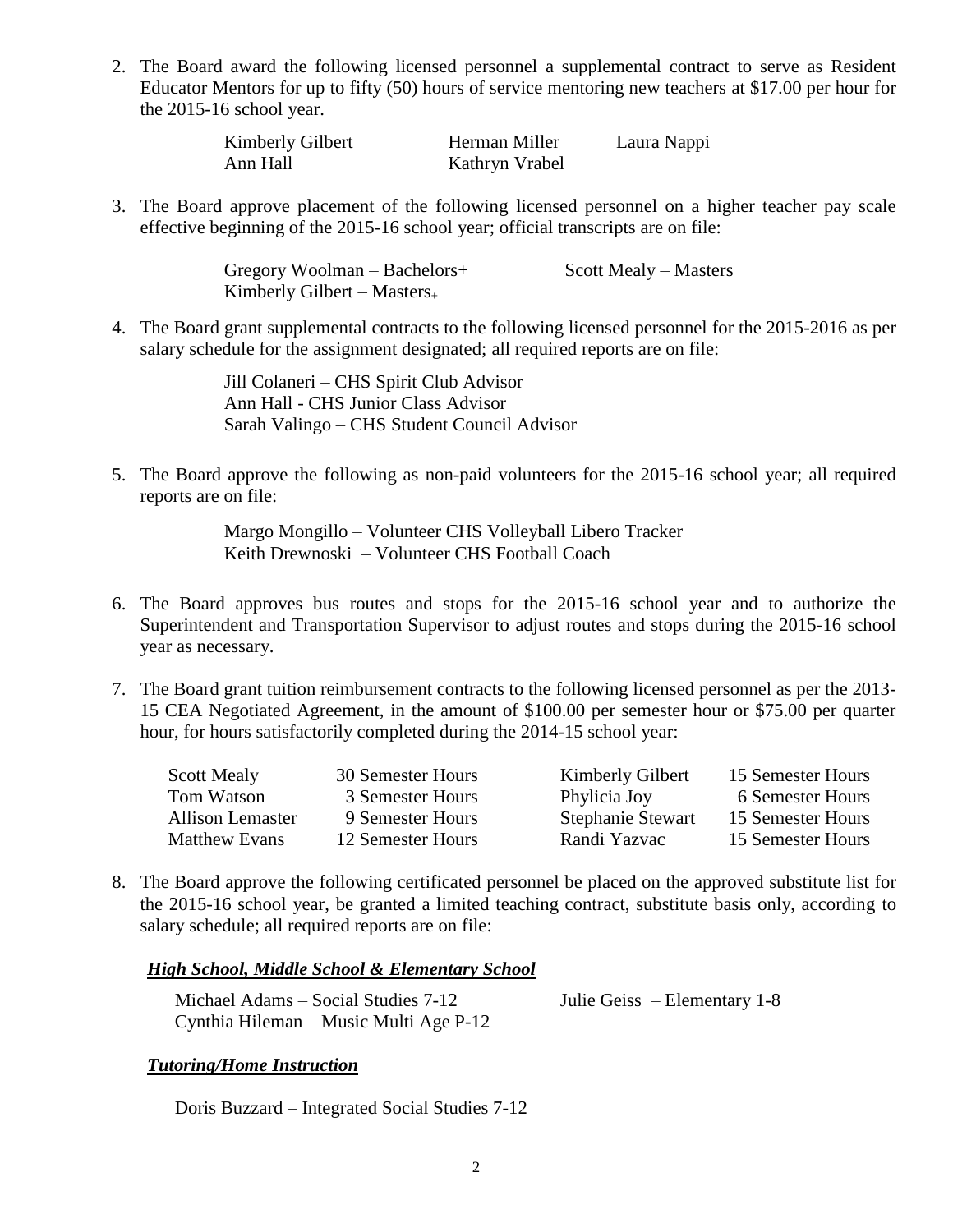9. The Board approve the following non-teaching personnel be placed on the approved substitute list for the 2015-16 school year, substitute basis only, according to wage rate for the assignment designated; pending receipt of all required reports:

#### *Secretaries*

Sara Chlebus….Donna Gentry

#### *Cafeteria Cooks, Cashiers, Servers and Dishwashers*

Sara Chlebus

### **END of CONSENT AGENDA**

Recommend: The Board approve the consent agenda as presented:

|          | Moved by _____, second by _____ to approve consent agenda. Vote yes: _____, _____, _____, _____, |                           |  |
|----------|--------------------------------------------------------------------------------------------------|---------------------------|--|
| Vote no: | Absent:                                                                                          | . Motion carried . Failed |  |

# *Treasurer's Requests/Recommendations not included in Consent Agenda:*

1. Recommend: The Board approve financial reports and investments as prepared and presented.

Moved by \_\_\_\_\_, second by \_\_\_\_\_. Vote yes:  $\_\_\_\_\_\_\_\_\_\_\_\_\_\_\_$  \_\_\_\_\_, \_\_\_\_\_, \_\_\_\_\_. Vote no:  $\_\_\_\_\_\_\$ \_\_\_\_\_, \_\_\_\_\_\_, \_\_\_\_\_\_\_. Absent: \_\_\_\_\_\_, \_\_\_\_\_\_. Motion carried \_\_\_\_\_\_. Failed \_\_\_\_\_.

- 2. Recommend: The Board accept donations from:
	- a. Scott & April Stear/Stear Stump Removal \$ 50.00 for CHS Football game ball
	- b. Midwest Mini Crane  $$50.00$  for CHS Football game ball

Moved by \_\_\_\_\_, second by \_\_\_\_\_. Vote yes: \_\_\_\_\_, \_\_\_\_\_, \_\_\_\_\_, \_\_\_\_\_, \_\_\_\_\_. Vote no: \_\_\_\_,  $\frac{1}{\sqrt{2\pi}}$ ,  $\frac{1}{\sqrt{2\pi}}$ ,  $\frac{1}{\sqrt{2\pi}}$ ,  $\frac{1}{\sqrt{2\pi}}$ ,  $\frac{1}{\sqrt{2\pi}}$ ,  $\frac{1}{\sqrt{2\pi}}$ ,  $\frac{1}{\sqrt{2\pi}}$ ,  $\frac{1}{\sqrt{2\pi}}$ ,  $\frac{1}{\sqrt{2\pi}}$ ,  $\frac{1}{\sqrt{2\pi}}$ 

# **Transformation Report:** Mr. Miller

# *Board Reports:*

|    | 1. Career Center Report                   | Mr. Tucker              |
|----|-------------------------------------------|-------------------------|
| 2. | <b>Student Acheivement Liaison Report</b> | Dr. Miller              |
|    | 3. Legislative Report                     | Mr. Weikart             |
| 4. | <b>Student Board Member Report</b>        | <b>Bradley McGovern</b> |

# *Board Committee Reports:*

|    | 1. Buildings & Grounds | Mr. Vollnogle |
|----|------------------------|---------------|
|    | 2. Athletic Council    | Mr. Tucker    |
|    | 3. Personnel           | Mr. Vollnogle |
|    | 4. Finance Audit       | Dr. Miller    |
|    | 5. Policy              | Dr. Miller    |
|    | 6. Communications      | Mr. Weikart   |
| 7. | Insurance              | Mr. Vollnogle |
|    |                        |               |